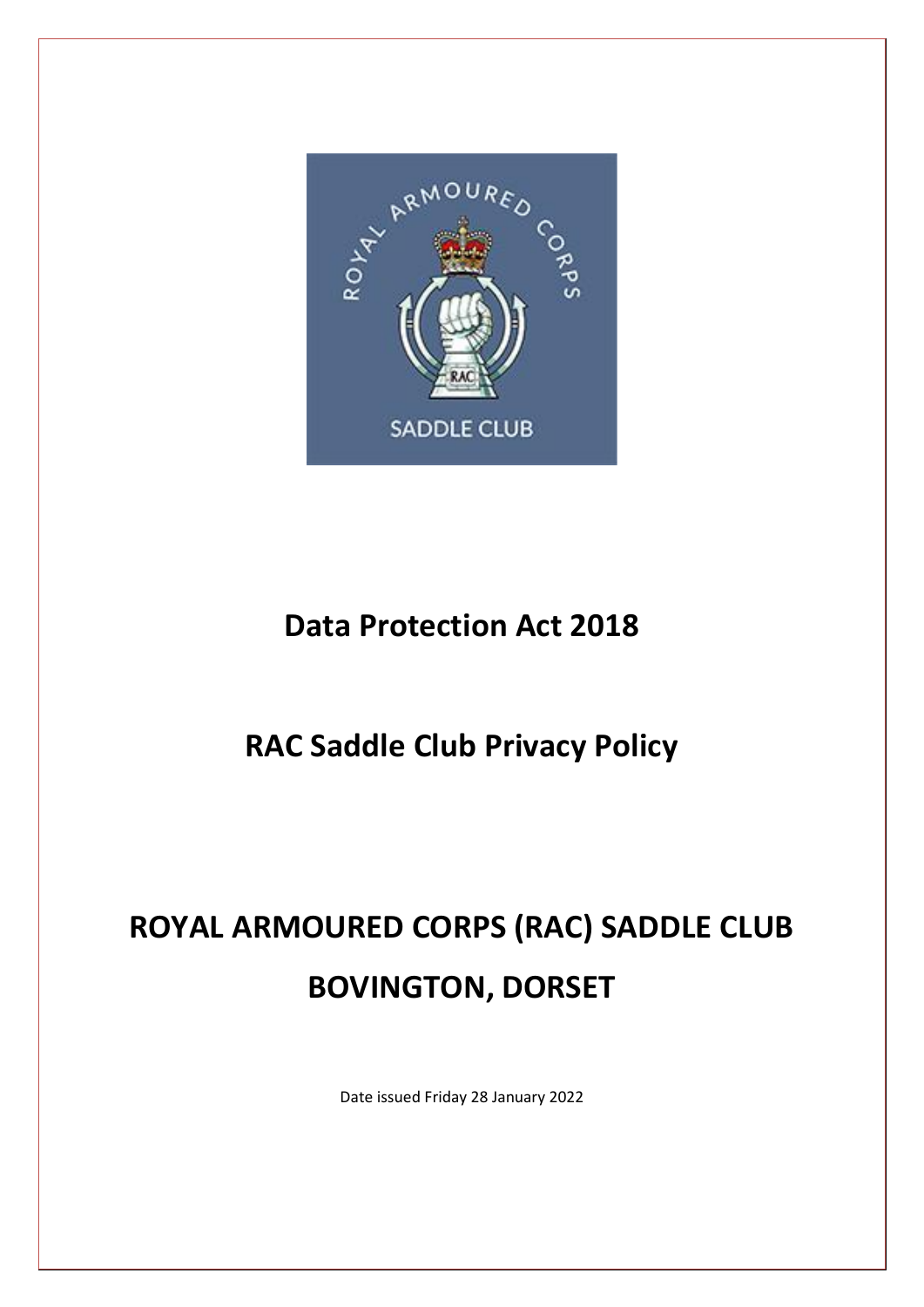### Data protection

*Royal Armoured Corps Saddle Club (RAC Saddle Club) is a data controller registered with the UK* 

Keeping your personal information safe is very important to us. We are committed to complying with privacy and data protection laws and being transparent about how we process personal data.

We have policies, procedures and training in place to help our employees and volunteers understand their data protection responsibilities and follow the data protection principles.

We have a nominated member of staff who serves as our Data Protection Lead. If you have any questions regarding our Privacy Policy, please email office@racsaddleclub.co.uk

This privacy policy relates to our use of any personal information we process about you.

### How we collect personal data

We may collect your personal data in different ways, for example:

- when you, your parent or guardian, your tutor or coach communicate with us by post, telephone, SMS, email or via our website
- from the information you provide to us when you make an application to work for us, or from third parties such as your previous or current employers so we can verify details about you
- as you interact with us in other ways; as a contractor, or in any other capacity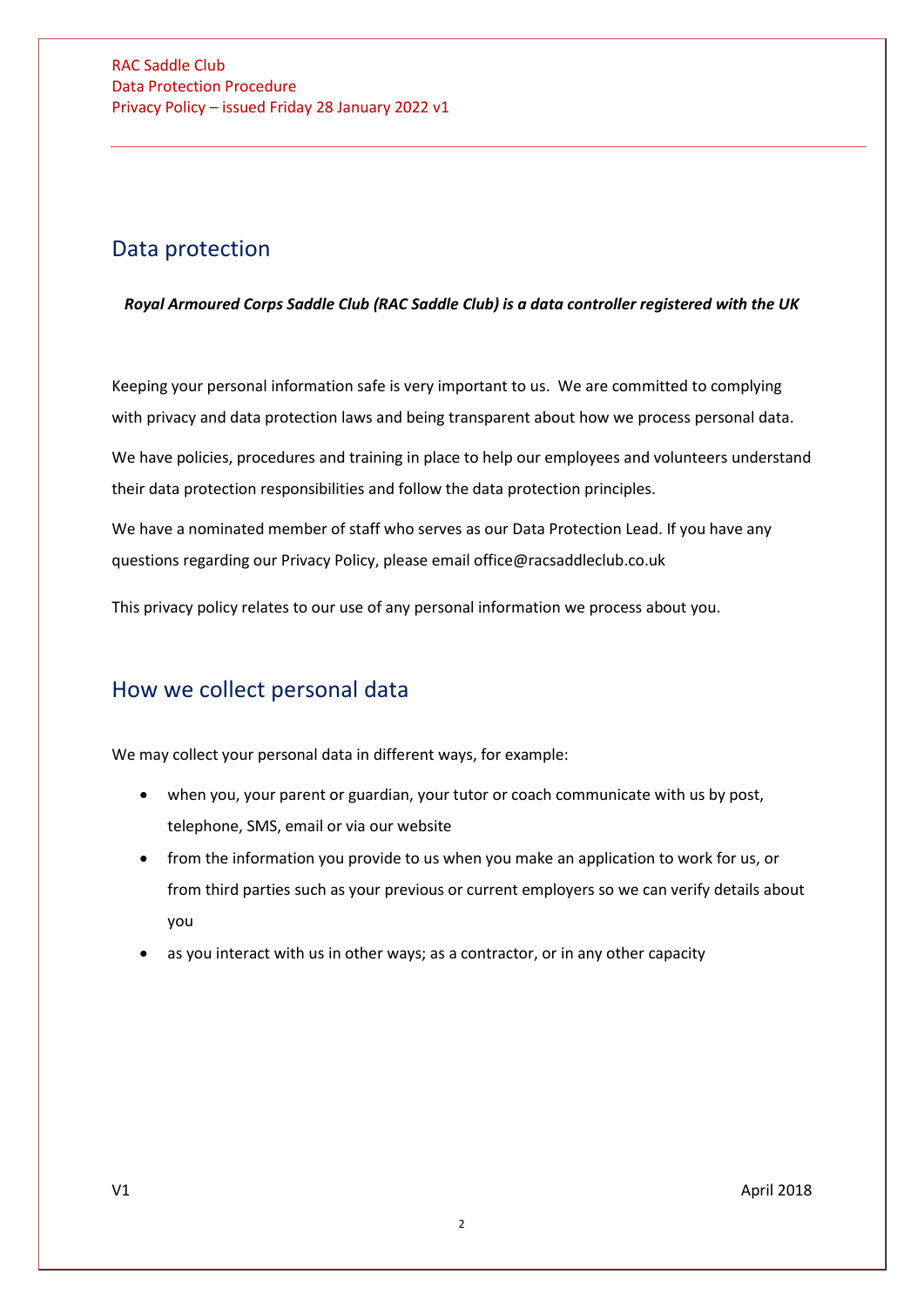### How we use personal information

We collect and use personal information about our members, supporters, job applicants and volunteers for different purposes.

[List purposes here. This should be the list of purposes from your Personal Information Asset Register. Some examples are listed below. Delete as necessary and add your own]

**[Membership applications, administration and renewals](#page-3-0)**

**[Informing non-members about RAC Saddle Club](#page-3-0) events and services**

**[Provision of training courses to individuals](#page-3-1)** 

**[Provision of exams to individuals \(who are or will become a BHS member to take the exam\)](#page-3-2)**

**[Running events and camps](#page-3-3)**

**[Applications and provision of scholarships and bursaries](#page-4-0)**

**[Dealing with complaints and appeals](#page-4-1)**

**[Undertaking safeguarding activities including DBS checks and casework](#page-4-2)**

**[Processing expenses](#page-4-3)**

**[Employee administration](#page-4-4)**

<span id="page-2-0"></span>**[Employee and volunteer recruitment](#page-2-0)**

We only collect personal information that we genuinely need.

This may include:

- Contact details such as name address, email address and phone numbers
- Credit card details and any purchases you have made
- Date of birth and gender
- Any Special Educational Needs (SEN) requirements for exams including relevant medical records
- Dietary requirements where this is required for catering
- Qualifications
- Name of your parent or guardian (if you are under 18)
- Name and contact details of any next of kin where you are attending an event and are riding/carriage driving)
- **Nationality**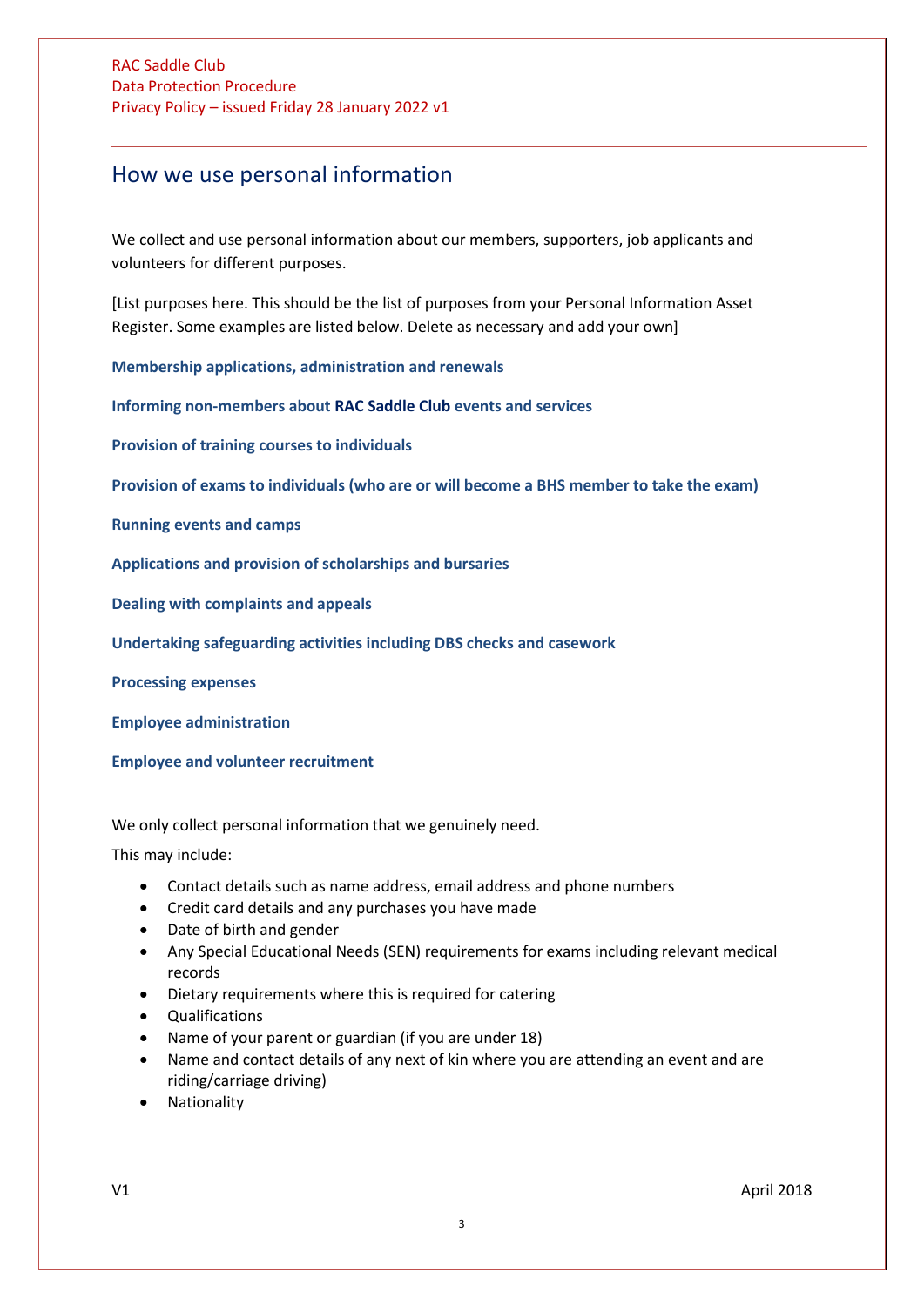- In respect of job applicants, we may also collect:
	- your bank account details, tax and residency status
	- references from previous employers or educational institutions
	- contact details for your family members and next of kin
	- information concerning your health and medical conditions
	- information about your race, ethnicity and sexual orientation
	- details of criminal convictions

#### Membership applications, administration and renewals

We will use the information that you provide to us to process your membership application and renew your application if appropriate. We will email and post you information about events, courses, our services and other items of interest, as part of your membership. You can opt out or unsubscribe from receiving this information if you wish. Our legal basis for using your personal information in this way is for the performance of a contract.

#### <span id="page-3-0"></span>Informing non-members about *RAC Saddle Club* events and services

If you opt in to our mailing list we will use the information that you provide to email and post you information about our events, courses, our services and other items of interest. You can opt out or unsubscribe from receiving this information at any time if you wish. Our legal basis for using your personal information in this way is consent.

#### <span id="page-3-1"></span>Provision of training courses to individuals

If you sign up to one of our training courses, we will use the information that you provide to us to process your registration and provide the course to you. Our legal basis for using your personal information in this way is for the performance of a contract.

#### <span id="page-3-2"></span>Provision of assessments to individuals

If you apply to undertake one of our exams, we will use your information provided to us to process your application and enable you to undertake the exam. This will include sharing some of your information with the examiner. It may also include sharing your results with your trainer / coach, and collecting and sharing medical information with your examiner if you choose to provide that to us and if it is necessary. Our legal basis for using your personal information in this way is for the performance of a contract.

#### <span id="page-3-3"></span>Running events and camps

If you register for one of our events or camps, we will use your information provided to us to process your registration and enable you to attend the event or camp. This will include sharing some of your information with our volunteers that run the event or camps. It may also include collecting and sharing medical information with them if you choose to provide that to us. Our legal basis for using your personal information in this way is for the performance of a contract.

If you choose to provide us with your dietary requirements we may share them with third parties that we use to provide catering at our events.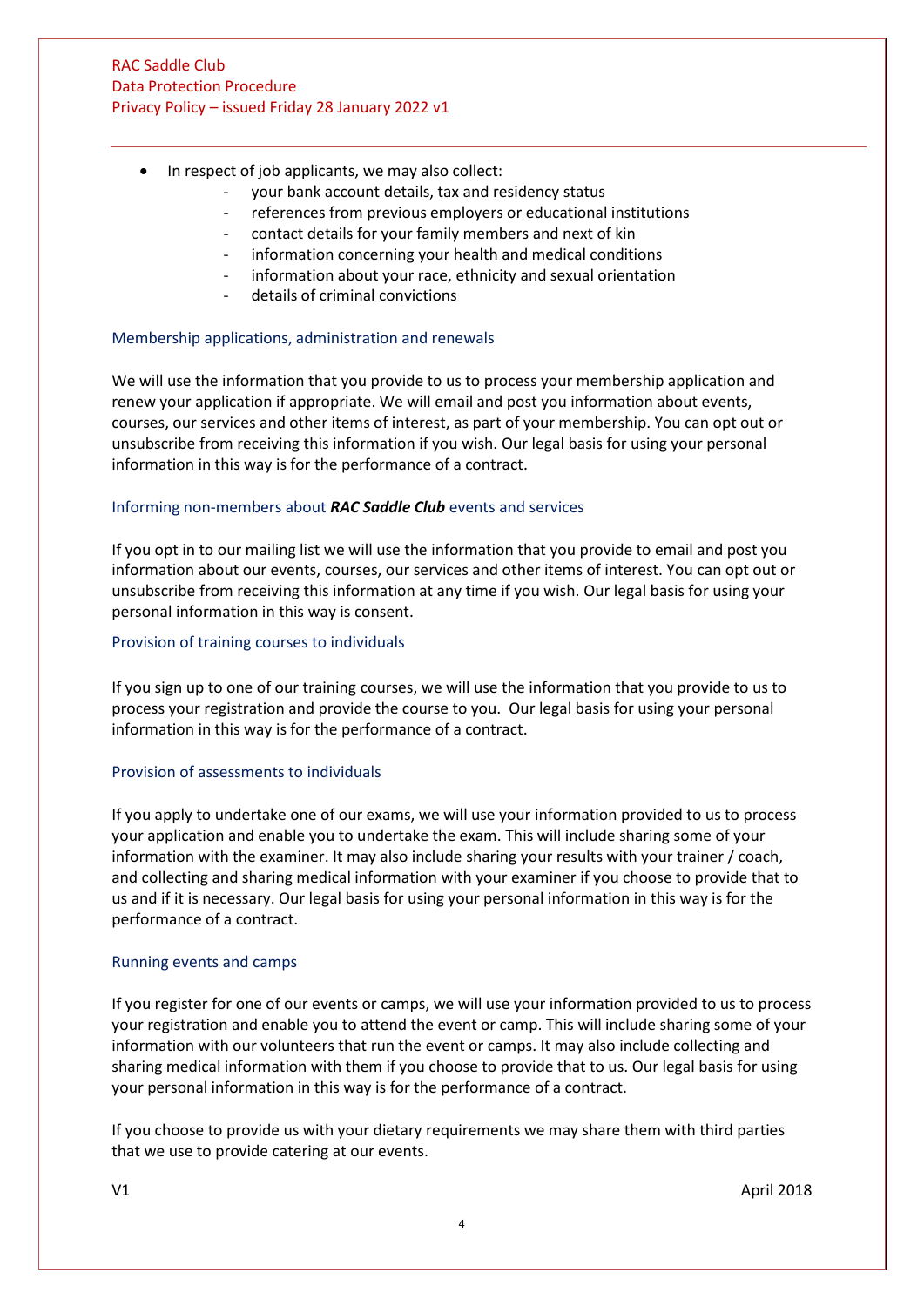#### <span id="page-4-0"></span>Applications and provision of scholarships and bursaries

If you apply to for one of our scholarships or bursaries, we will use your information provided to us to process your application, and if appropriate, administer and manage the award. Our legal basis for using your personal information for this purpose is to fulfil our legitimate interest as an award giving organisation. This will include sharing some of your information with the respective coach/centre – as appropriate to the scholarship or bursary.

#### <span id="page-4-1"></span>Dealing with complaints and appeals

If a complaint or an appeal is raised with us, we will process the personal information that is provided to us to manage and resolve the complaint or appeal. This may include sharing relevant information with an affiliated organisation, such as The BEF or a riding club, a coach, welfare officer or other organisation, depending upon the nature of the complaint and the area it relates to. Our legal basis for using personal information for this purpose is to fulfil our legitimate interest and fulfil our objective of resolving complaints in a careful and appropriate manner.

#### <span id="page-4-2"></span>Undertaking safeguarding activities including DBS checks and casework

When necessary, we process relevant personal information about members, volunteers, coaches and employees for safeguarding purposes. This might include undertaking DBS and other checks to identify any criminal and other activity we need to be aware of and casework. It may be necessary to share some personal information with relevant authorities such as the police, The Safeguarding Advisory Board and an appropriate member of the respective Member Body – such as The BEF, The Pony Club or a BRC Riding Club (as appropriate to the safeguarding activity). Our legal basis for this processing is to meet our legal obligations.

#### <span id="page-4-3"></span>Processing expenses

We will use your personal information including your bank account details to process expense claims. Our legal basis for using your information for this is for the performance of a contract.

#### <span id="page-4-4"></span>Employee administration and professional development of staff

We will process personal information of our employees to fulfil our contract with them. This includes payroll processing and the provision of training. We are required by law to share some financial information with the HMRC. We may also need to share some personal information with other organisations, for example solicitors, pension providers. Our legal basis for using your information for this is for the performance of a contract.

#### Employee and volunteer recruitment

If you provide us with information about yourself, such as a resume or curriculum vitae, in connection with a job or volunteer application or enquiry, we may use this information to process your enquiry. We will not store this information for any purpose other than that relating to your application. Our legal basis for using your information in this way is for our legitimate interest.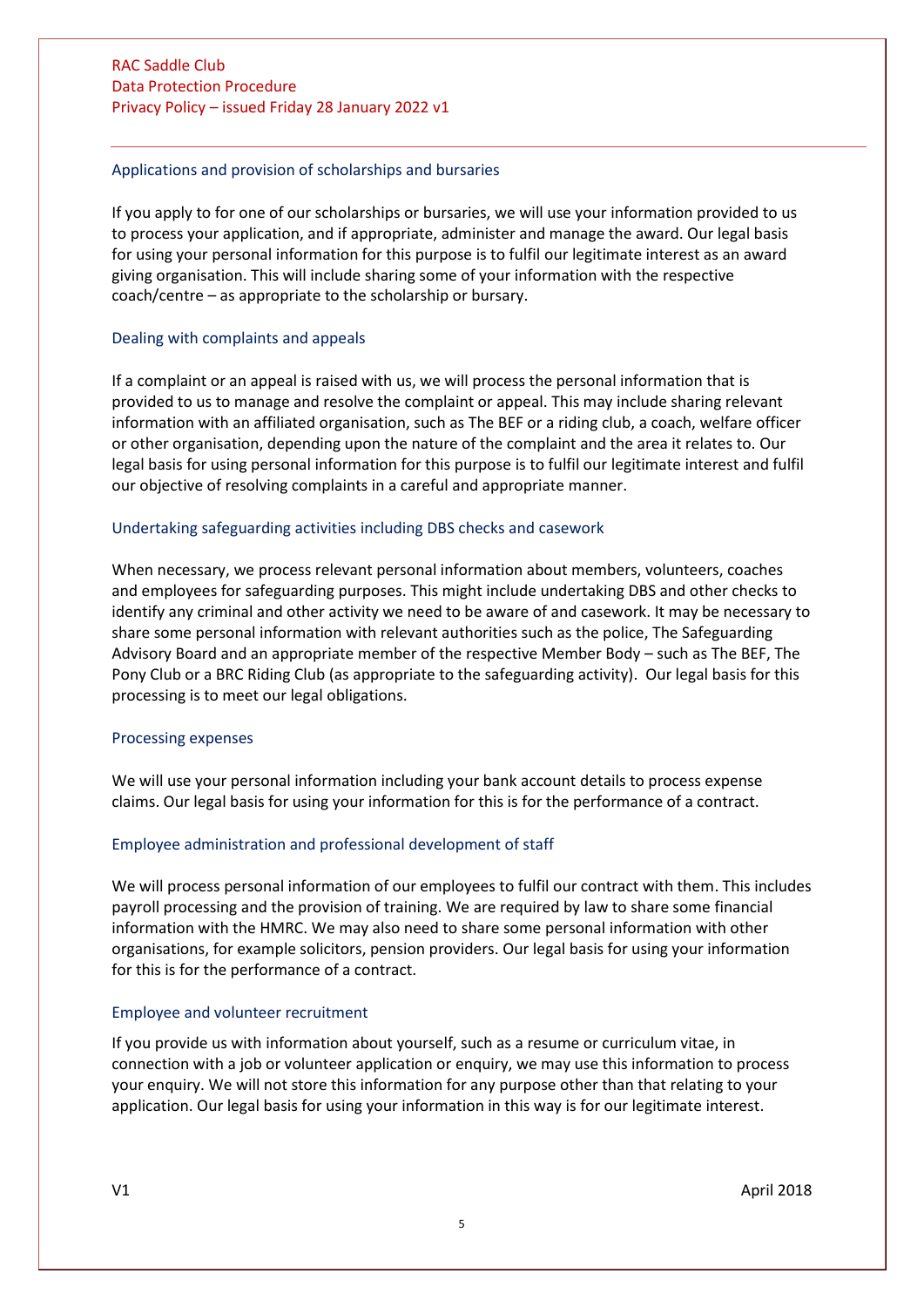### Cookies and aggregate information collected from [www.racsaddleclub.co.uk](http://www.racsaddleclub.co.uk/)

We use cookies and log files on our website to store information about how you use our website. A cookie is a piece of data stored on the user's computer tied to information about the user. This enables us to create a profile which details your viewing preferences. We use your profile to tailor your visit to our website, to make navigation easier and direct you to information that best corresponds to your interests and country.

Aggregate information is collected from users using our own web tracker. This information includes users' Internet Protocol (IP) addresses, browser type, internet service provider (ISP), referring/exit pages, platform type, date/time of visit, number of clicks, error pages and number of unique visits.

This information is not linked to personal profiles or to personally identifiable information provided by users. We use it to analyse visitor trends and use of our website, administer the website and to gather broad demographic information of our website users. Our legal basis for using your information in this way is for our legitimate interest.

### Our legal basis for processing personal information

Our legal basis for the purposes that we process personal information is for the performance of a contract, or for our legitimate interests or consent.

We may process personal information because it is necessary for the performance of a contract to which you are a party (or to take steps at your request prior to entering a contract). For example, we may process your personal data:

- To issue or administer a membership
- To administer a training course and award a qualification
- If Military we will have to share your details with the Military for charity reasons and so that you can receive your military discount.

We may collect and use your personal data if it is necessary for our legitimate interest and so long as its use is fair, balanced and does not unduly impact your rights.

We will ask for your consent to send you marketing emails and text messages. You can withdraw consent for this at any time.

Usually we will only process sensitive personal data if we have your explicit consent. In extreme situations, we may share your personal details with the emergency services if we believe it is in your 'vital interests' to do so. For example, if someone is taken ill during one of our events.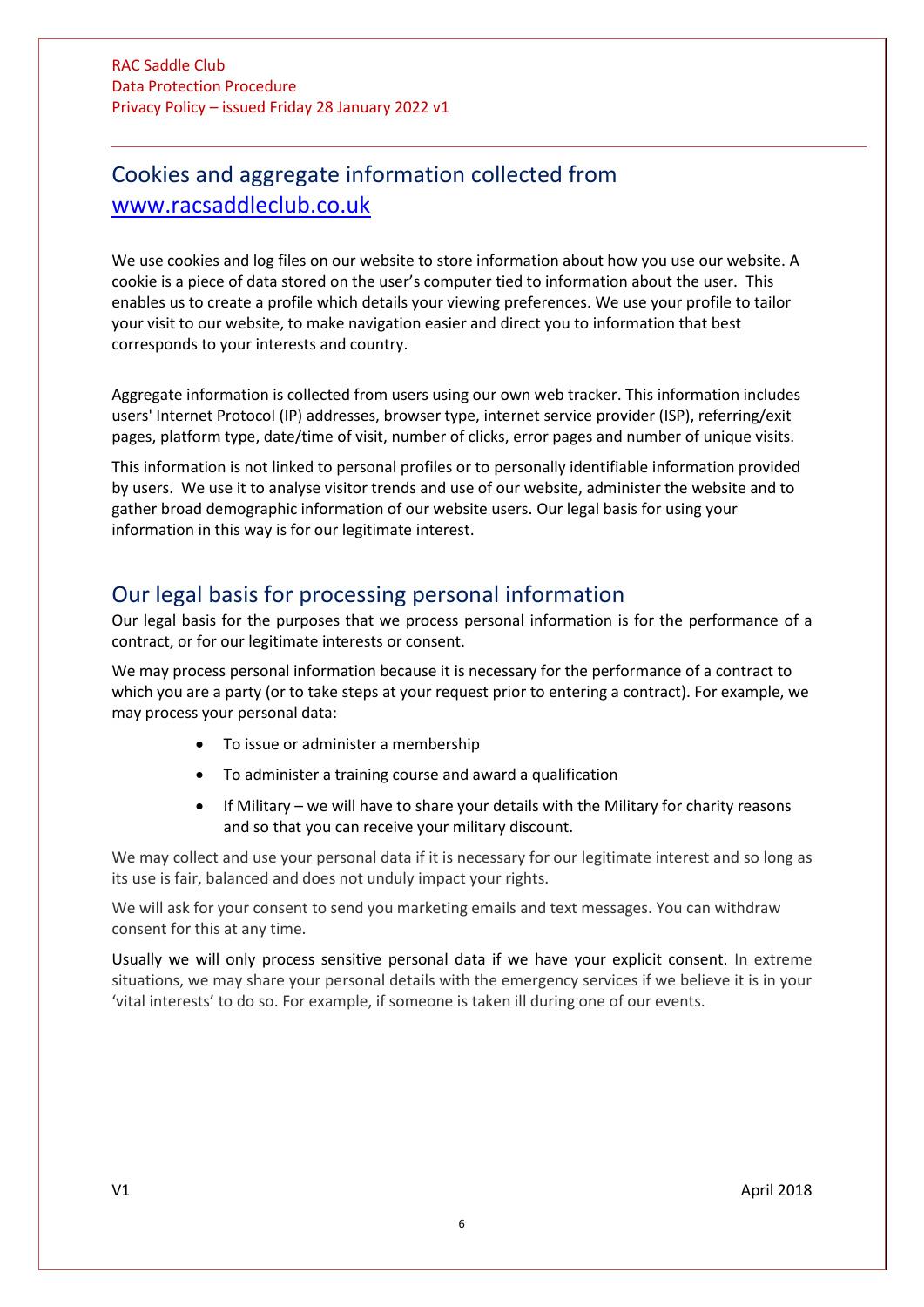### Sharing personal information

We will only share your personal information where we are required to fulfil our contract with you, or legitimate interest, where we have your consent, or we are required to do so by law.

We may share your personal information with third party organisations who will process it on our behalf, for example a mailing house, our website administrator or printers.

If necessary, we may also share your information with caterers, course providers, referees, and coaches.

We may also share your information with our bank to process a payment; our professional advisers (such as our legal advisers) where it is necessary to obtain their advice; and our IT support and data storage providers.

We process employee personal information to fulfil our contracts with our employees and meet our legal obligations as an employer.

Where required, we will process personal information to comply with our legal obligations. In this respect we may use your personal data to comply with subject access requests; tax legislation; for the prevention and detection of crime; and to assist the police and other competent authorities with investigations including criminal and safeguarding investigations.

### Transferring personal data outside of the EEA

We may need to collect or send some personal information outside of the EEA, for example for horse passports. If we transfer personal information to countries or jurisdictions which do not have a similar standard of data protection law in place, we will only do so to fulfil our contract with you and we inform you in advance of the need to transfer the information. For information about international transfers of personal data, you can contact the Data Protection Lead at office@racsaddle.club.co.uk

### Your rights

If you no longer wish to receive communications about products and services from us, please contact office@racsaddleclub.co.uk. You can also unsubscribe at any time to emails that we may send to you about the products and services that we think will be of interest to you.

You also have the right to:

- Request a copy of the information we hold about you. Requests should be addressed to office@racsaddleclub.co.uk. We will respond within 30 days of receiving your written request.
- Tell us to change or correct your personal information if it is incomplete or inaccurate. Please contact us at office@racsaddleclub.co.uk
- Ask us to restrict our processing of your personal data or to delete your personal data if there is no compelling reason for us to continue using or holding this information. Please contact us at office@racsaddleclub.co.uk
- Receive from us the personal information we hold about you which you have provided to us, in a reasonable format specified by you, so that you can send it to another organisation. Please contact us at office@racsaddleclub.co.uk